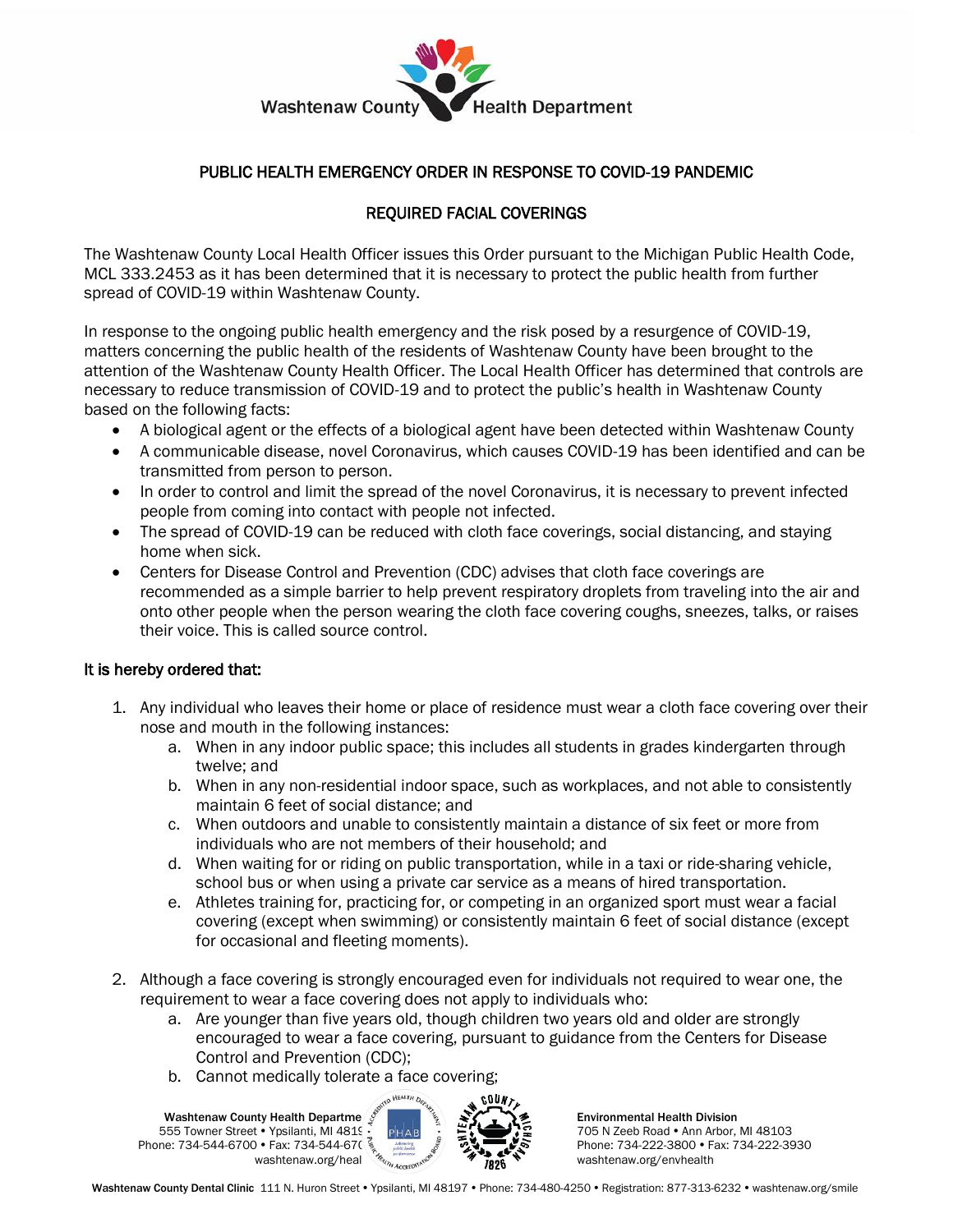- c. Are eating or drinking while seated at a food service establishment;
- d. Are receiving a service for which temporary removal of the face covering is necessary to perform the service;
- e. Are entering a business or are receiving a service and are asked to temporarily remove a face covering for identification purposes;
- f. Are communicating with someone who is hearing impaired or otherwise disabled and where the ability to see the mouth is essential to communication;
- g. Are actively engaged in a public safety role, including but not limited to law enforcement, firefighters, or emergency medical personnel, and where wearing a mask would seriously interfere in the performance of their public safety responsibilities;
- h. Are at a polling place for purposes of voting in an election;
- i. Are officiating at a religious service; or
- j. Are giving a speech for broadcast or an audience.
- 3. To protect workers, shoppers, and the community, no business that is open to the public may provide service to a customer or allow a customer to enter its premises, unless the customer is wearing a face covering as required by this order.
- 4. Businesses that are open to the public must post signs at entrance(s) instructing customers of their obligation under this order to wear a face covering while inside.
- 5. The protections against discrimination in the Elliott-Larsen Civil Rights Act, 1976 PA 453, as amended, MCL 37.2101 et seq., and any other protections against discrimination in Michigan law, apply in full force to individuals who wear a face covering under this order.
- 6. No individual is subject to penalty under section 8 of this order for removing a mask while engaging in religious worship at a house of religious worship. Consistent with guidance from the CDC, congregants are strongly encouraged to wear face coverings during religious services.

Such measures will be enforced, and any violations are subject to citation and penalties as outlined in the Michigan Public Health Code.

This order takes effect immediately and will remain in effect until it is determined by the Washtenaw County Health Officer that the threat to the public's health and lives is no longer present.

This order may be revised as well as supplemented with specific procedures and orders in accordance with the Michigan Public Health Code.

Date: October 5, 2020 **Date: October 5, 2020 Jimena Loveluck, MSW** 

Health Officer